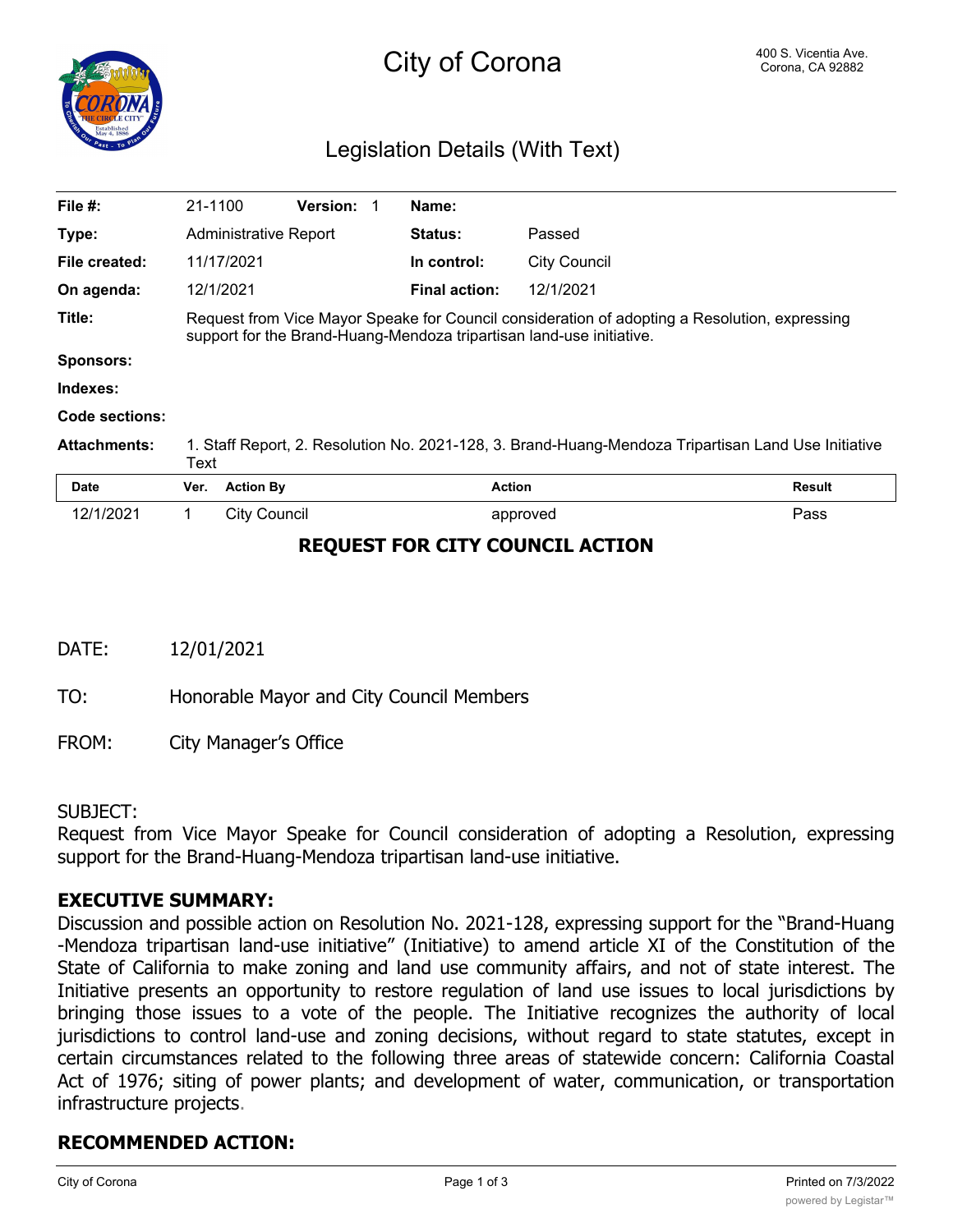**That the City Council** consider adopting a Resolution in support of the Brand-Huang-Mendoza tripartisan land-use initiative.

### **BACKGROUND & HISTORY:**

A tripartisan statewide coalition of local leaders and community activists are working on an Initiative to amend the State Constitution as part of the Nov. 8, 2022 ballot that will make all land use and planning a municipal affair only. The 'Brand-Huang-Mendoza Tripartisan Land Use Initiative' (Attachment 2) rests on the premise that local land use and zoning policies are a matter of local concern and recognizes that local governments are best fit to determine the unique needs of their respective communities. At the request of Vice Mayor Speake, this item was placed on the agenda for the City Council to consider supporting this effort.

#### **ANALYSIS:**

In recent years, several laws have been enacted regulating local land use planning and housing policy at the State level. These laws supersede local authorities' land use policies and practices and result in a "one size fits all" mandate. The State mandates do not factor in the unique needs of each city or jurisdiction, and do not incentivize the development of affordable housing. Local zoning and housing issues differ from city to city. Each local agency must evaluate and determine for themselves how to address land use patterns, design standards (e.g. size, height, setbacks, etc.), parking demand and need, access to transit, and impacts on infrastructure including roadway capacity, water, sewer, energy, and emergency access. Maintaining local control ensures that development of a building's orientation, relationship to the street and pedestrian experiences, access to light and air, and design aesthetics all uphold the values and characteristics of the single-family residential neighborhoods in Corona.

The Initiative states that regulation of zoning or use of land within boundaries of the city shall be deemed a municipal affair and shall prevail over a conflicting state statute. In short, the Initiative recognizes the authority of local jurisdictions to control land use and zoning decisions within the boundaries of their own jurisdiction.

Acknowledging that there may be instances of statewide concern for rules and regulations to govern local land use and zoning decisions, the Initiative provides for three specific conditions where state law would prevail:

- Land use decisions that are under the purview of the State Coastal Commission.
- The siting of a power generating facility capable of generating more than 50 megawatts of electricity.
- The development of water, communications, or transportation infrastructure projects that the state declares are a matter of statewide concern, with the exception of transit-oriented development projects, whether residential, commercial, or mixed use.

Attachment 1 is a proposed Resolution for the Council's consideration of adoption, supporting this Initiative which advocates for the restoration and protection of local zoning and land use authority.

# **FINANCIAL IMPACT:**

No financial impact.

#### **ENVIRONMENTAL ANALYSIS:**

No environmental review is required because the proposed action is not a project governed by the